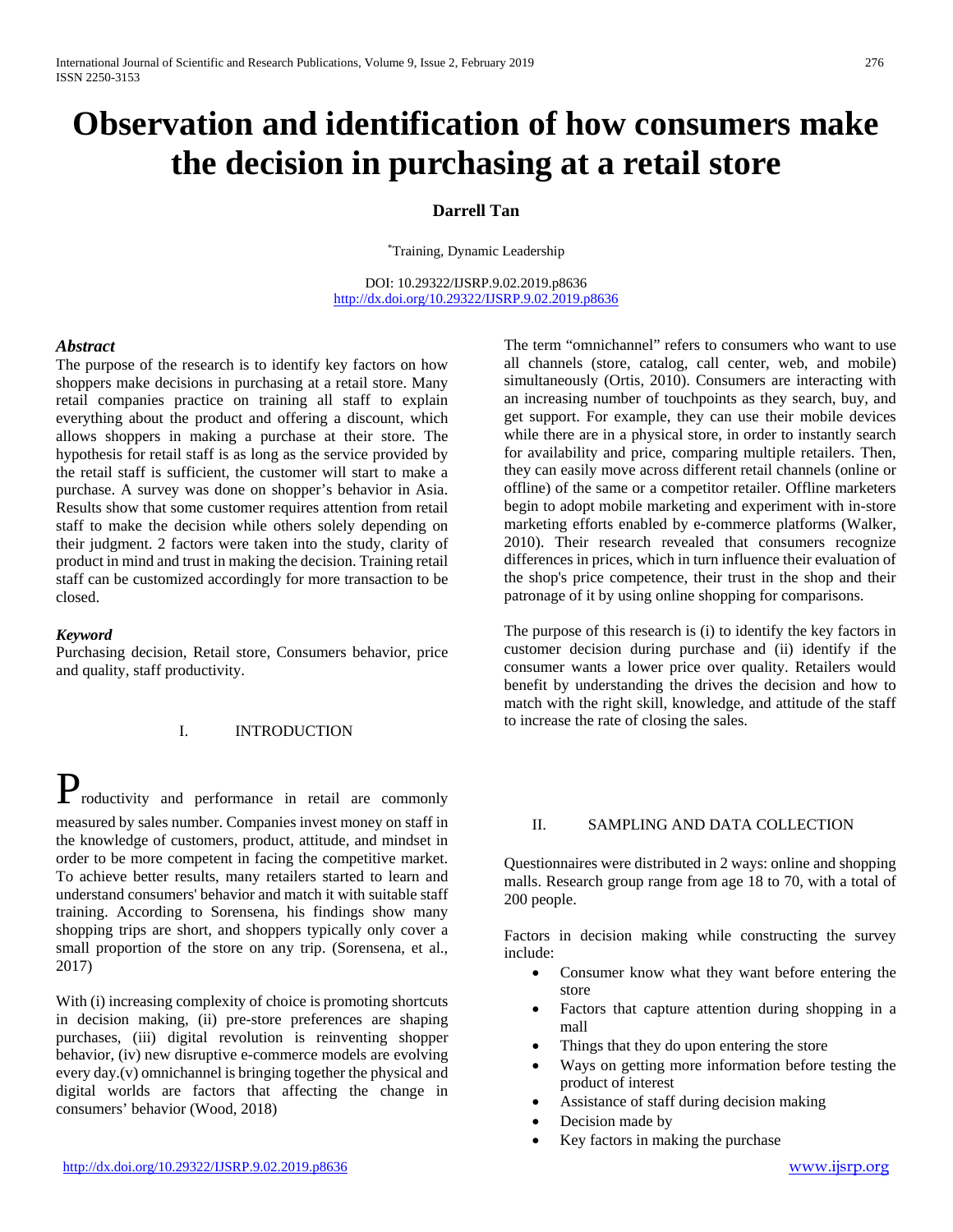- Key factors in not making the purchase
- If they were given a similar product, 20% lower price than the original product but lower quality

The findings include as follow:

In knowing what they want, 63% knows 34% maybe and 2% do not know what they want when entering the store.



Figure 1: Does consumer know what they want before entering the store

Top 5 factors in capturing attention in the mall include searching for the product in mind (61 %), heard about the talk of the brand (39%), new product (39%), and news about the brand (37%), and the specific event was held (33%).



Figure 2: Factors that capture attention during shopping in a mall

Things to do upon entering store are searching for the product in mind (56%), wander around the store (24%), looking for sales corner (11%) and trying and looking for a new product (9%).



Figure 3: Things that they do upon entering the store

Ways to get more information including reading online post and reviews (57%), through staff (33%), friends (30%), just to try (22%), printed material including poster, catalog etc. (20%).



Figure 4: Ways on getting more information before testing the product of interest

Assistance of staff during decision making by linking how the product make consumer feel (41%), explain and tell the story of the product (30%) and keep quiet and only to help to get the right size and new unopened product (28%).



Figure 5: Assistance of staff during decision making

Prefer decision made by yourself (63%), recommended by family and friends (22%), recommended by staff (9%), and, recommended by post, blogs, and reviews (6%)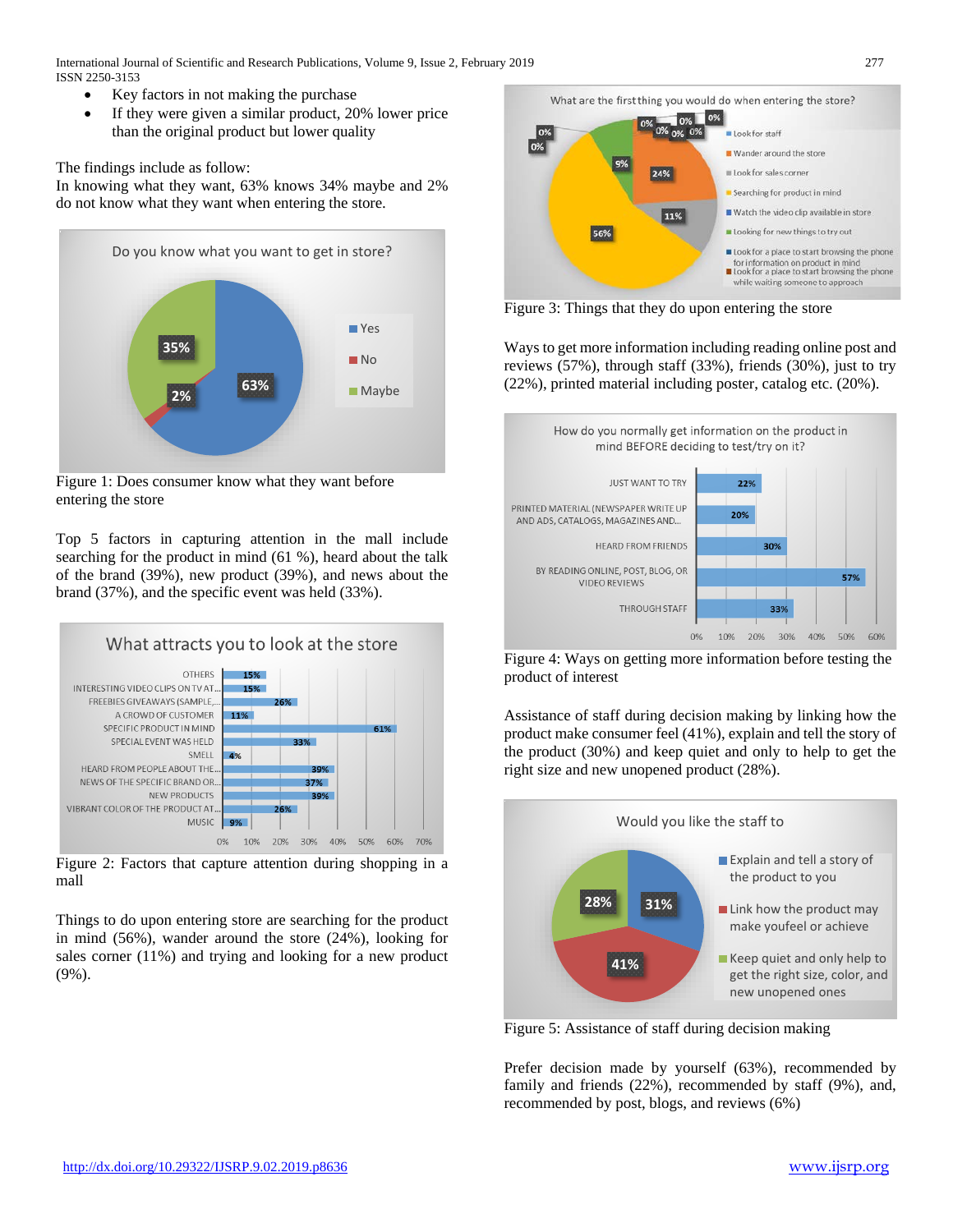

Figure 6: Decision made by

Top 5 key factor in making a decision include price (76%), more function the better the buy (54%), brand (41%), feeling of being proud and satisfied when owned it (24%) and friend recommendation (24%)



Figure 7: Key factors in making the purchase

Top 5 key factor in not making the purchase include believe better deal outside of the store (56%), do not like attitude of staff mainly due to improper body language (51%), other priority in spending (36%), not enough confidence about the product in mind (29%) and decided to relook in setting budget (20%).



Figure 8: Key factors in not making the purchase

Given the similar product, same warranty, with 20% cheaper but of lower quality, 41.3% may buy it, 34.8% may not buy it and 23.9% will buy it.



Figure 8: If they were given a similar product, 20% lower price than the original product but lower quality

## III. DISCUSSION

From the survey, it is known that many factors are involved in decision making. We focused on two key elements that help in consumer making a purchase:

- Clarity of Product in mind
- Final Decision Maker

# *Clarity of Product in mind*

This factor relates to how clear the consumer knows what they want. Three categories are identified: Very clear, Clear, Not clear. The table below explains the meaning of each category

| Very Clear | The consumer knows the exact product that<br>they want. This includes the specific brand,<br>type, and function of product that benefit<br>them                                                |
|------------|------------------------------------------------------------------------------------------------------------------------------------------------------------------------------------------------|
| Clear      | The consumer knows some feature of the<br>product or what they can achieve upon<br>getting the product. However it is not clear<br>what product, brand, and type in finalizing<br>the decision |
| Not Clear  | The consumer does not have anything in<br>mind yet upon entering the store.                                                                                                                    |

Although sound (music and attractive message), smell, look (vibrant color, new product) may attract consumers attention, most people who enter the shop will have some form of what the shop is selling. This does not interpret as they have the intention to buy as other factors have to be included (priority in a purchase, value of product and etc).

*Final Decision Maker*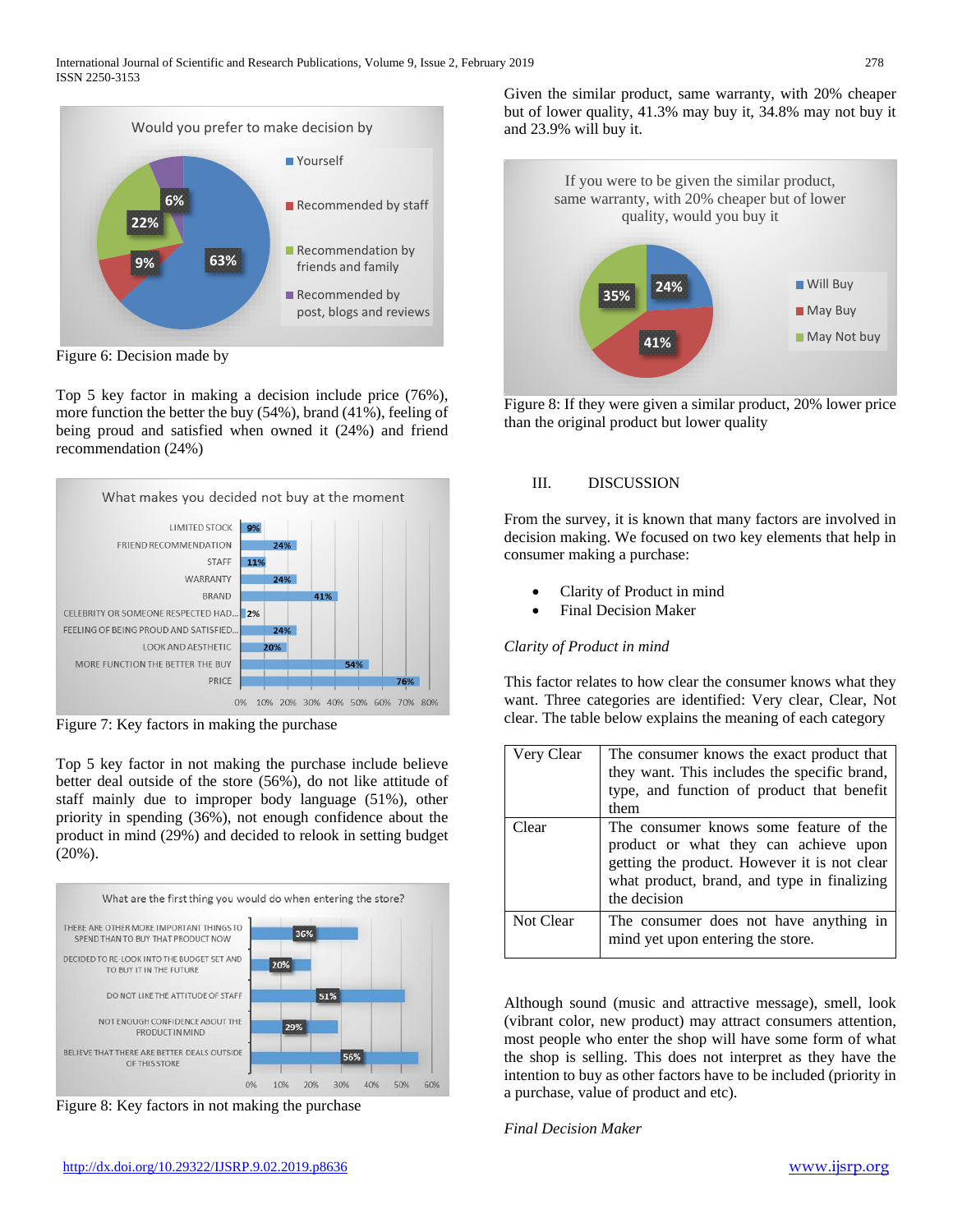60% will research online before buying in-store and 27% research in-store before buying online. (Wood, 2018) However, 63% prefer to consumer themselves make the decision in purchase while 36.9% prefers to make the decision based on others feedback (recommendation from friends, staff, blog posts). 2 categories are listed as below:

| Self          | Consumer gathers all related information from all<br>sources before concluding the final decision. The<br>consumer wants to believe the purchase is made by<br>themselves and not influenced by other parties<br>(media, advertisements, friend and staff). The<br>consumer has higher trust in themselves than<br>others' opinion. |
|---------------|-------------------------------------------------------------------------------------------------------------------------------------------------------------------------------------------------------------------------------------------------------------------------------------------------------------------------------------|
| <b>Others</b> | Consumer prefers to hear opinion<br>and<br>recommendation from other sources, including<br>staff, social media posts, friend and advertisements.<br>The consumer has higher trust in others' opinion<br>than self. This does not mean the consumer will<br>blame the other party if the expectation is not met.                     |

Self refers to consumers wants to believe they are in control on the final call. Advertising has a huge influence on our day to day activity. This has a great impact on our brain and our subconscious mind, which is one of the reasons why consumers have "I like it, but I don't know why" effect. (Dempsey & Mitchell, 2010). This group of people wanted to believe that the purchase decision is the correct decision and not the decision being forced by external influence. This does not mean they will not listen to other sources before making the final call. For retailers, they need to make this group of people feel in control and room to think, to create a scenario of consumer makes the final call.

Others refer to consumers who make the final decision based on information that was gathered. In many cases, this group of people is more open in listening to staff, family and friends, and, online post. This does not mean they will easily trust others without cross-checking, only simply means the purchasing decision is heavily due to other influence than a self-made decision. Compelling social media influencers were found to exert a positive impact on consumers' purchase intention. (Lim, Mohd Radzol, Cheah, & Wong, 2017)

By combining both factors, we can categorize consumers into 6 different behavior

| <b>Product</b><br>In | Final  | <b>Decision</b> | <b>Name</b>      |
|----------------------|--------|-----------------|------------------|
| <b>Mind</b>          | maker  |                 |                  |
| Very Clear           | Self   |                 | Monopolizer      |
| Very clear           | Others |                 | Monitor          |
| Clear                | Self   |                 | Recognizer       |
| Clear                | Others |                 | Researcher       |
| Not Clear            | Self   |                 | Self - Activator |
| Not Clear            | Others |                 | Follower         |

## *A guideline in identifying the type of consumers*

A simple explanation of each behavior and expectation in a store can be found in the table below:

| Monopolizer | This person knows exactly what he/she           |
|-------------|-------------------------------------------------|
|             | wants. The moment entering the store, they      |
|             | will look for that item. This person had done   |
|             | surveys and studies to ensure that their        |
|             | judgment is the right one. They expect staff    |
|             | to agree with their idea to further confirm     |
|             | their purchase is the right one. They may not   |
|             | really easily accept different opinion unless   |
|             | an expert who earns their trust to open their   |
|             |                                                 |
|             | mind in a different direction. It is important  |
|             | to ask how they feel after trying on the        |
|             | product in mind.                                |
| Monitor     | This person knows exactly what he/she           |
|             | wants. The moment entering the store, they      |
|             | will look for that item. They are willing to    |
|             | get an opinion from other sources before        |
|             | making their final decision on the purchase.    |
|             | They expect sellers to be very strong in        |
|             | product knowledge and problem-solving. If       |
|             |                                                 |
|             | they feel there is no confidence in staff, they |
|             | will look for reviews online or friend and      |
|             | family recommendations.                         |
| Recognizer  | This person believes to know what benefit or    |
|             | solution he/she wants but still not sure which  |
|             | product is available for them. They will        |
|             | recognize if the recommended product suits      |
|             | them once the right word or point is related    |
|             | to them. They expect staff to only offer        |
|             |                                                 |
|             | information that is sufficient for them to      |
|             | make sure the purchase is a worthy one. Staff   |
|             | is required to talk more about the consumer     |
|             | benefit and emotional feeling, giving space     |
|             | and time for them to make a decision. In        |
|             | addition, staff can offer a range of solution   |
|             | so this person will be able to make a final     |
|             | call.                                           |
| Researcher  | This person believes to know what benefit or    |
|             | solution he/she wants but still not sure which  |
|             |                                                 |
|             | product is available for them. They are         |
|             | listen<br>follow<br>willing<br>and<br>to to     |
|             | recommendations as they trust either the        |
|             | staff or others who are expert in the field. It |
|             | is important to offer a range of similar        |
|             | or testimonials,<br>product,<br>with<br>a       |
|             | recommendation in mind.                         |
| Self        | This person does not know what they want        |
| Activator   | when entering a store. They are curious but     |
|             | will keep their opinion to themselves. They     |
|             |                                                 |
|             | expect staff to allow space for them to walk    |
|             | around the store without too<br>much            |
|             | interference. Staff needs to put an effort in   |
|             | opening up a conversation, discover their       |
|             | interest and ask for their opinion on some      |